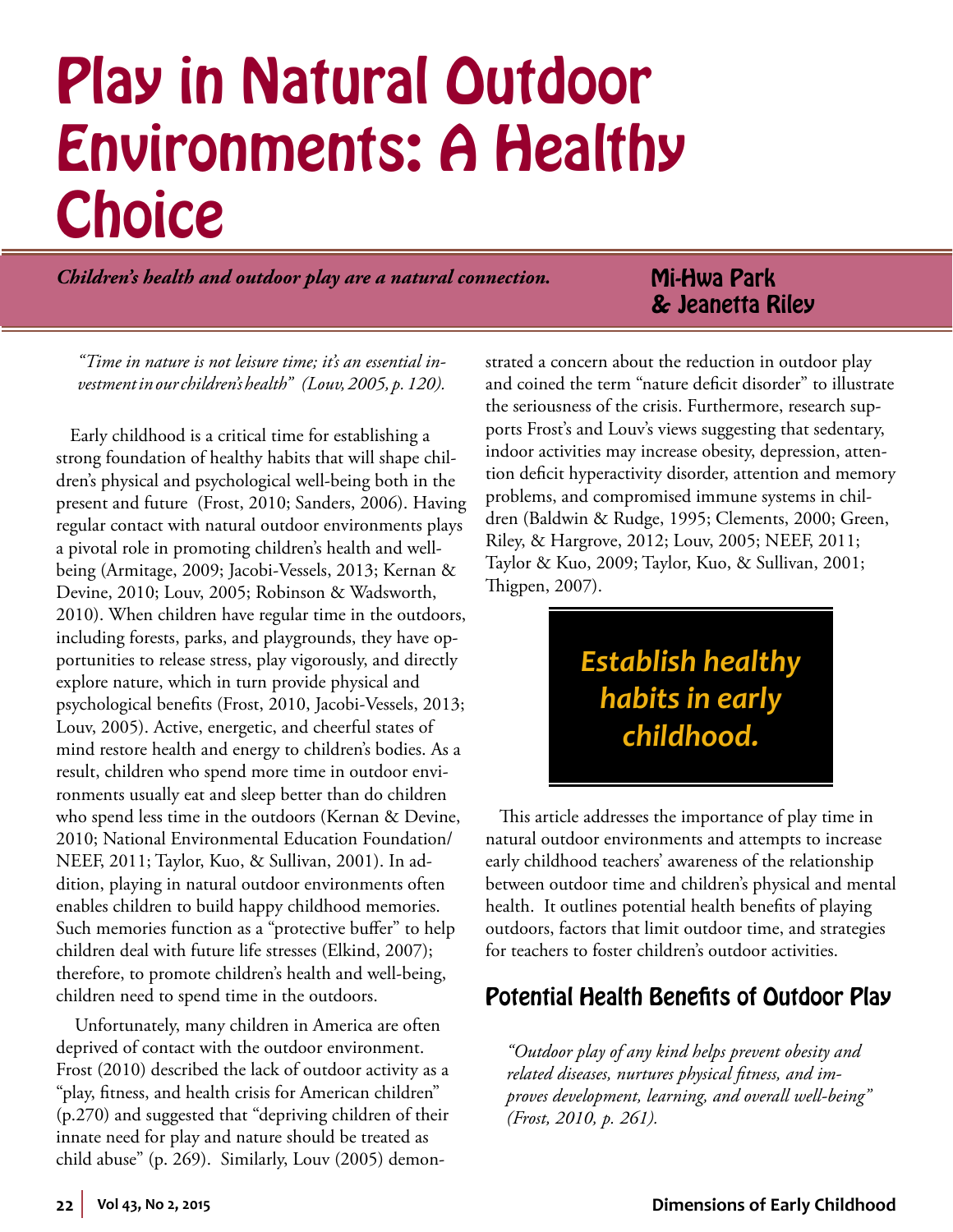#### **Play in Natural Outdoor Environments: A Healthy Choice**



*Outdoor play provides physical and psychological benefits.* 



*Contact with nature is not only fun, it has health benefits!* 

Photo courtesy of Jake Drost Head Start, Sulphur, LA **Photo courtesy of Jake Drost Head Start, Sulphur, LA** 

Natural outdoor environments which allow children to have direct contact with light, soil, wind, plants, and animals are viewed as optimal places to promote their health and well-being (Frost, 2010; Jacobi-Vessels, 2013, Elkind, 2006). While outdoors in nature, children experience a sense of freedom and the joy of learning through endless play with trees, leaves, dirt, and stones.

In recent years, many studies have found that children who spend less time in nature show an increase in chronic conditions such as childhood obesity, asthma, atopic symptoms, attention deficit hyperactivity disorder (ADHD), depression, and vitamin D deficiency (Lovasi, Quinn, Neckerman, Perzanowski, & Rundle, 2008; NEEF, 2011; Taylor & Kuo, 2009). Furthermore, outdoor activities promote good metabolism, musculoskeletal development, pulmonary and cardiovascular functions, anti-microbial detoxification, as well as maintaining healthy immune systems (Kernan & Devine, 2010; Louv, 2005; NEEF, 2011). When children play in natural outdoor environments, they are more inclined to engage in vigorous physical activities (e.g., running, jumping, climbing) that develop motor skills, strengthen the heart, increase lung function, and improve the health of muscles, bones, and joints (Bell, Wilson, & Liu, 2008; Department of Health and Human Services/ DHHS, 2009; Fjørtoft, 2001; Maller, Townsend, Pryor, Brown, & St. Leger, 2006; Thigpen, 2007). Indeed, vigorous activities decrease the incidence of many diseases and improve a child's fitness (NEEF, 2011).

Playing in natural outdoor environments is beneficial for eye health. Playing in natural outdoor environments with green plants can reduce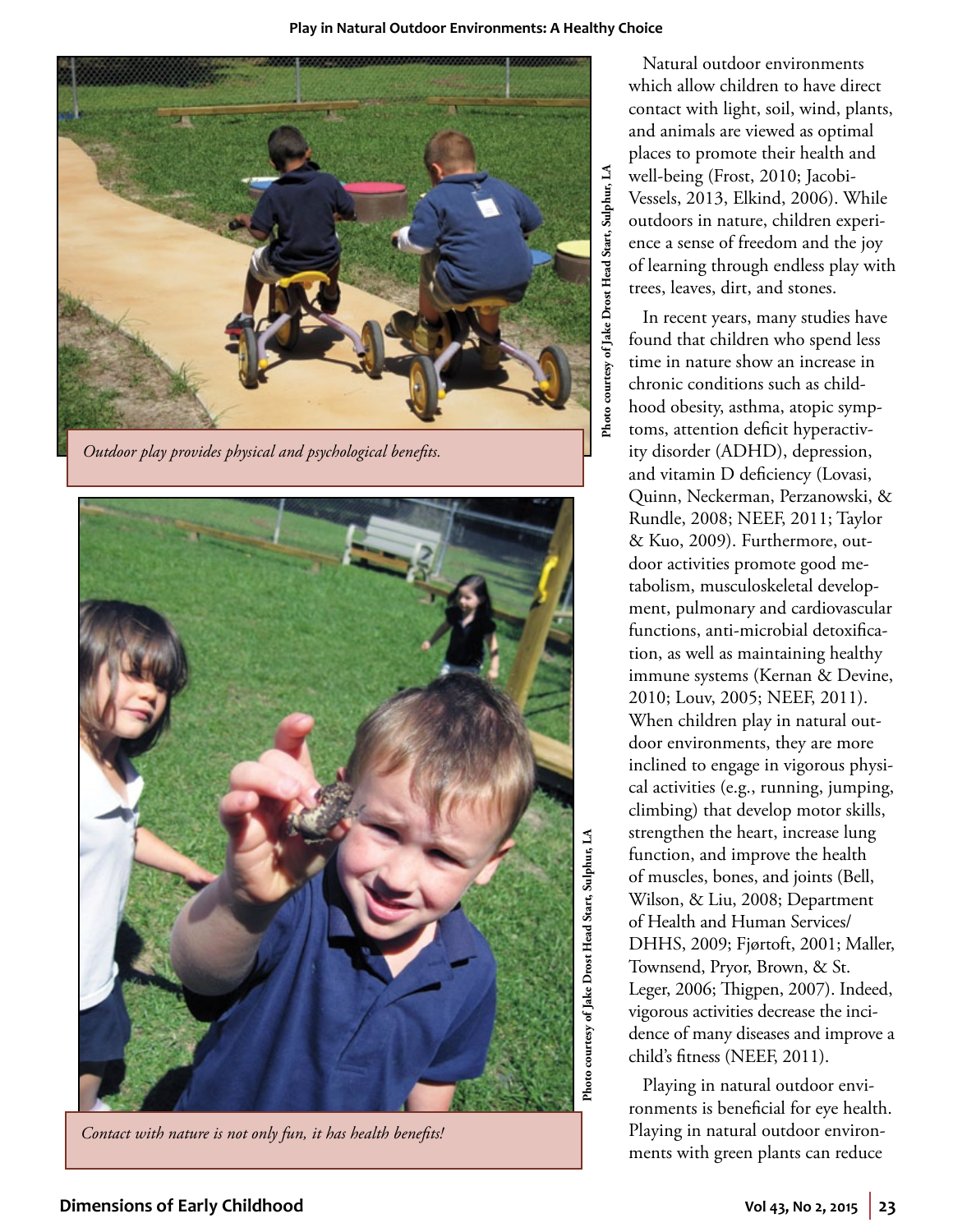childhood myopia (nearsightedness), which has become increasingly common among young children who spend time indoors watching television, using computers, and playing video games (National Wildlife Federation/NWF, 2013). Playing outdoors or having prolonged light exposure may curb the development of or slow the progression of myopia in children, reducing their need for eyeglasses (Charters, 2012; Rose et al., 2008).

In addition to the reported improvement of eye health, exposure to sunlight helps boost children's immune systems (Baldwin & Rudge, 1995). Vitamin D, primarily produced in skin exposed to sunlight, is critical to children's healthy bone development. Vitamin D supports our natural immunity and helps calcium be absorbed into the body. Children who have insufficient levels of vitamin D are more likely to have rickets, cardiovascular disease, metabolic syndrome, hypertension, diabetes, myocardial infarctions, and peripheral arterial disease (Brender, Burke, & Glass, 2005; Huh & Gordon, 2008; Kumar, Muntner, Kaskel, Hailpern, & Melamed, 2009; Misra, Pacaud, Petryk, Collett-Solberg, & Kappy, 2008). Children require vitamin D to maintain proper levels of calcium and phosphorus in the blood to build strong bones (Brender et al., 2005). To produce the necessary amount of vitamin D, children need to go out in the sun every day, absorbing at least 10-15 minutes of sunlight per day (Huh & Gordon, 2008; Misra et al., 2008).

The physical benefits of outdoor play influence the psychological benefits and vice versa. For example, Baldwin and Rudge (1995) reported sunlight entering the eyes facilitates the secretion of serotonin in the

brain. Serotonin is a brain neurotransmitter, a type of chemical that helps children stay calm and peaceful. Serotonin plays a critical role in controlling depression, violence, and suicidal impulses and in promoting children's focused attention and memory. Serotonin strengthens T-lymphocytes which kills cancer cells and produces endorphins which play a role in producing a feeling of well-being. Therefore, children who spend more time indoors hidden from sunlight are likely to lack serotonin thus becoming more susceptible to depression and impulsiveness. Exposure to sunlight can have a positive impact on their psychological condition and may reduce depression (Levandovski, Pfaffenseller, Carissimi, Gama, & Loayza Hidalgo, 2013)

Similar to the benefits of sunlight, there is some evidence of health benefits from soil. The bacterium Mycobacterium vaccae has been studied by the medical community and some findings indicate a health benefit to patients with diseases such as cancer and dermatitis (Arkwright & David,

2003; O'Brien et al., 2004) when they were infused with the bacterium. This bacterium that is found in soil may have benefits for children as they play and "get dirty" because the bacterium could potentially affect children as they have direct contact with soil.

# *Promote children's health by spending time outdoors.*

Playing in natural outdoor environments which provide children with first-hand experience of green spaces, sunlight, and dirt offers a host of benefits including improving their immune system and eyesight, reducing stress levels and depressions, and promoting healthy bones and muscle development. Therefore, it is definitely good to go outdoors to boost children's physical and psychological health.

*Exposure to sunlight helps to promote optimal Vitamin D levels.* 

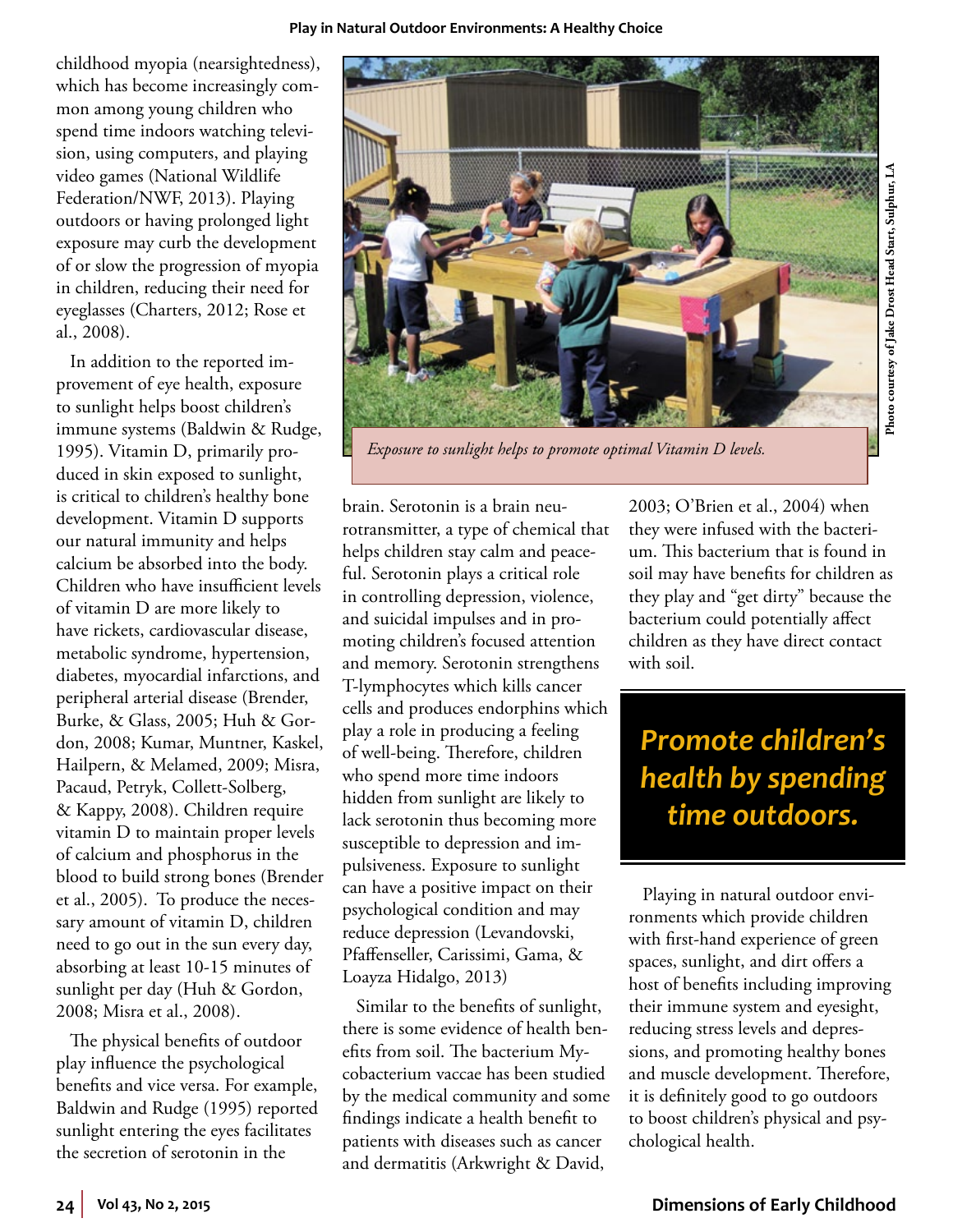# Factors Influencing Limited Time Outdoors

Although playing outdoors promotes children's physical and psychological health, children today spend less time outdoors than ever before (Larson, Green & Cordell, 2011). Some negative effects of copious amounts of time indoors seen in children today are prevalence and increased rates of:

- **Depression**
- **Obesity**
- • Asthma
- Vitamin D deficiency
- Vision problems
- Social isolation
- Attention problems (NEEF, 2011; NWF, 2013)

Furthermore, Kernan and Devine (2010) argue that playing in natural outdoor environments should not be thought of as optional for children but should be considered a right and a priority in children's lives to promote their health and well-being.

Given that time outdoors is essential for children, why are they not spending more time outdoors?

**One key factor is the perception that being outside is fraught with risk.** Fears such as the ever-lurking stranger, over exposure to sun, and accidents may prevent the teachers from encouraging children to play outdoors (DHHS, 2009; Garrick, 2009; Kernan & Devine, 2010; Little, Wyver, & Gibson, 2011; Louv, 2005). While teachers must think about how to reduce risk to create a safe outdoor environment, they must also consider how removing all possible risks could leave children with limited opportunities to be actively involved in physical activities (Kernan & Devine, 2010). This dichotomous perspective brings with it the awareness that safety and risk are not an either/or choice, but both must be considered in children's outdoor activities. The environment must be safe for children while at the same time provide enough freedom and challenge to permit children to stretch their physical and psychological capabilities.



*Outdoor areas that are designed for exploration and "dirt digging" have health benefits for young children.* 

**A second factor is the plethora of electronic devices available for children to use** (Hofferth, 2009). Children may be reluctant to move away from their computers or televisions even when parents ask them to go out and play. The amount of time children are engaged in sedentary activities including video games, TV, and computers is positively correlated with children's health problems, including obesity (Green et al., 2012; NWF, 2013; Robinson & Wadsworth, 2010). Not only does obesity change physical appearance, but according to NEEF (2011), it can also lead to asthma, diabetes, hypertension, and cardiovascular disease. Being overweight can lead children to reduce vigorous activities and become more easily fatigued, leading to a loss in confidence and depression (Green et al., 2012; Kernan & Devine, 2010). In severe cases, obesity can lead to skeletal deformities, joint disorders, menstrual disorders, and various hormonal diseases (Green et al., 2012). Although many factors contribute to childhood obesity (e.g., eating behaviors and genetics), increased time spent indoors is undoubtedly one factor. Thus obesity prevention is critical. Children must be encouraged to reduce their time with electronic devices and increase their outdoor activities. If forced to do so, children may be resistant; thus, it is better to start with activities that interest them.

# Ways to Facilitate Outdoor Activities

Playing outdoors advances the health and fitness of children; therefore, adults must provide access to and opportunities for this play. While some teachers may feel pressured to have children spend more

### **Dimensions of Early Childhood Vol 43, No 2, 2015 25**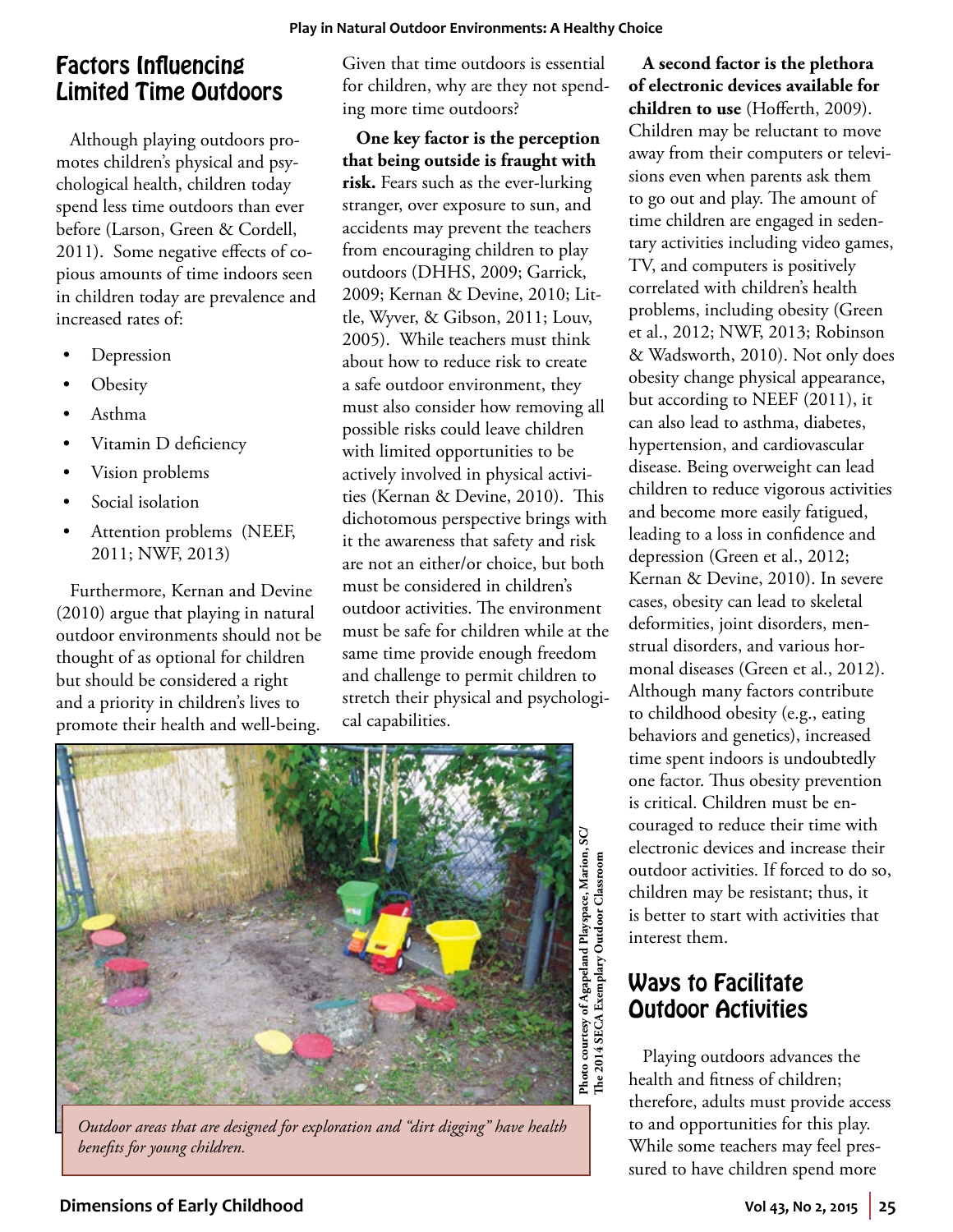#### **Play in Natural Outdoor Environments: A Healthy Choice**

time indoors on academically oriented tasks, research suggests that outdoor time is beneficial to children's academic success (NWF, 2013). For example, Skrupskelis (2000) found that children who spend more time in outdoor environments show greater capacity to focus their attention and higher academic performance than do sedentary children. Skrupskelis' research is supported by brain research that indicates exercise supplies oxygen-rich blood to the brain, thus improving brain function (Shaw, 2005). These findings imply that playing outdoors is essential not only for children's health but also for their learning. Children's engagement with instruction might increase through greater nature-induced "shots of serotonin."

*Outdoor play supports physical and psychological health.*

Increasing children's access to the outdoor provides them with more opportunities to develop a healthy mind and body. Indeed, early childhood lays the foundation to develop healthy lifestyles and positive attitudes toward a fit mind and body. How can teachers encourage children to spend more time in natural outdoor environments and less time indoors? It takes the efforts of communities, schools, and families.

- *Communities* can create more green spaces for children to play, including parks, nature trails, and safe playgrounds.
- *Schools* can provide more nature-oriented playgrounds with spaces for children to





*An outdoor classroom provides the opportunity to ensure that outdoor time is included in everyday activities.* 

come into contact with plants and animals.

- *Teachers* can become aware of the benefits of outdoor activities and create curriculum that takes children outdoors for learning.
- *Families* can use a variety of opportunities to spend time outdoors with their children.

### Suggestions for Planning Outdoor Activities

The following are suggestions for outdoor activities that teachers can encourage to promote children's health and well-being.

#### **Provide Safety Education**

Before going outside, teachers need to make a safety check and monitor the content of natural outdoor environments to provide children with safe areas to play. Additionally, teachers can send family newsletters with information about children's safety in the outdoors, display posters with the school's guidelines for outdoor play, post the guidelines on the school's website, and provide websites about the benefits of

outdoor activities to families. Furthermore, teachers and families can teach children about what to do if a stranger approaches, how to cross streets safely, and how to properly protect themselves from the sun, heat, and other inclement weather (DHHS, 2009; Garrick, 2009). Appropriate planning and scrutiny of outside environments can increase children's safety while outdoors.

#### **Plan Outdoor Time**

Teachers need to incorporate time for the natural outdoors into children's daily routines. For improved health and wellness, children need to play at least 60 minutes a day (weather permitting) in the outdoors (NWF, 2013). Although some people may believe that more time doing "seat work" brings higher academic success (Jarrett & Waite-Stupiansky, 2009), more time outdoors may actually increase test scores (NWF, 2013).

#### **Play Together**

When teachers play with children rather than sitting and monitoring, they have more opportunities to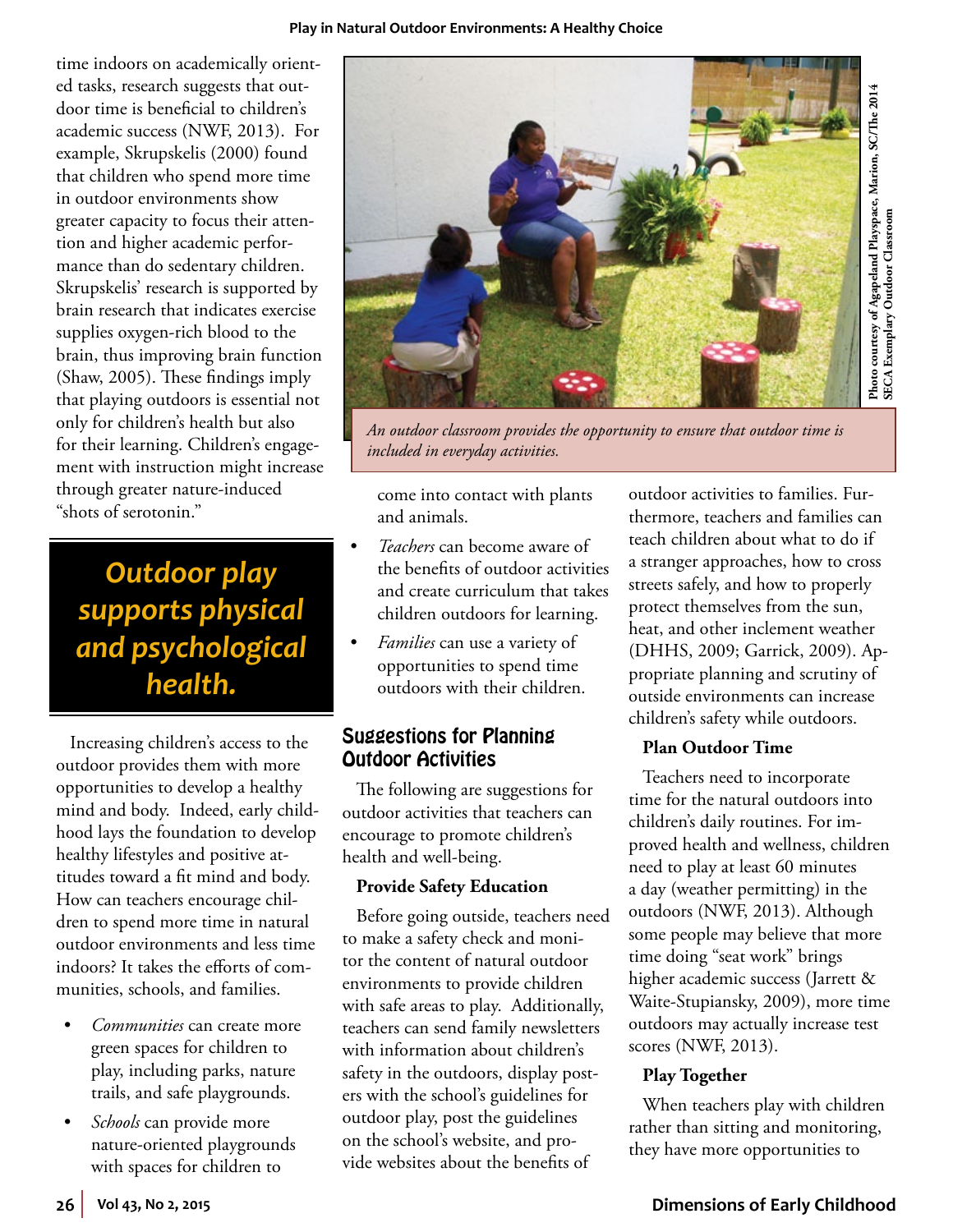learn about each child's fitness level and thus can provide more individualized activities. In addition, when playing together, the teacher and children can discover various types of plants and animals normally seen only in textbooks. Exploring the real world in its bare natural beauty, they are introduced to the wonders of nature which elicits a genuine sense of curiosity, appreciation, and respect for nature. They can blow dandelion spores, make bracelets with shamrock, and tickle each other's chins with green foxtail. By seeing nature in its four seasons and playing together, the teacher and children can appreciate shared time in nature and, more importantly, build better relationships.

#### **Engage Families**

Teachers can also suggest to families that they model healthy habits for their children by encouraging more outdoor time. For example, instead of sitting in front of the computer during the weekend, the family can take a walk around their neighborhood, ride bicycles, or visit nearby parks and forests to hike trails.

## Conclusion

Playing in the outdoors should not be an optional activity but part of the daily schedule. Even when time is short, this type of play should not be eliminated. Regular contact with nature can improve children's physical and psychological health and well-being. When children stop spending time in nature, where should they look to maintain their good health and create happy memories?

# References

- Arkwright, P. D., & David, T. J. (2003). Effect of Mycobacterium vaccae on atopic dermatitis in children of different ages. *British Journal of Dermatology, 149*(5), 1029-1034. doi:10.1111/j.1365- 2133.2003.05557.x
- Armitage, K. (2009). The nature study movement: *The forgotten popularizer of America's conservation ethic.* Lawrence, KS: University Press of Kansas.
- Baldwin, D., & Rudge, S. (1995). The role of serotonin in depression and anxiety. *International Clinical Psychopharmacology, 9*, 41.
- Bell, J. F., Wilson, J. S., & Liu, G. C. (2008). Neighborhood greenness and 2-year changes in Body Mass Index of children and youth. *American Journal of Preventive Medicine, 35*(6), 547-553.
- Brender, E., Burke, A., & Glass, R. M. (2005).Vitamin D. *Journal of the American Medical Association. 29*4(18), 2386. doi:10.1001/jama.294.18.2386
- Charters, L. (2012). Glaucoma talk should provide hope for patients. *Ophthalmology Times, 37* (4), 8-11.
- Clements, R. L. (Ed.) (2000). *Elementary school recess: Selected readings, games, and activities for teachers and parents.* USA: American Press.
- Department of Health and Human Services (DHHS). (2009). *Call to activity: Getting kids moving in the great outdoors.* Retrieved from ftp://www.co.missoula.mt.us/ruralftp/ Parks/2008ChildrenNatureSummit-ResourceKit/ Research and Reports/Call to Activity- Getting Kids Moving for the Great Outdoors.pdf.
- Elkind, D. (2007). *The power of play: How spontaneous imaginative activities lead to happier, healthier children*. Cambridge, MA: Da Capo Press.
- Elkind, D. (2006). The values of outdoor play. *Exchange Magazine, 171*, 6-8.
- Fjørtoft, I. (2001). The natural environment as a playground for children: The impact of outdoor play activities in pre-primary school children. *Early Childhood Education Journal, 29* (2), 111-117.
- Frost, J. L. (2010). *A history of children's play and play environments: Toward a contemporary childsaving movement.* New York, NY: Routledge.
- Garrick, R. (2009). *Playing outdoors in the early years* (2nd.). New York: Continuum International Publishing Group.
- Green, G., Riley, C., & Hargrove, B. (2012). Physical activity and childhood obesity: Strategies and solutions for schools and parents. *Education, 132* (4), 915-920.
- Hofferth, S. (2009). Changes in American children's time, 1997-2003. *International Journal of Time Use Research, 6*(1), 26-47.
- Huh, S. Y., & Gordon, C. M. (2008). Vitamin D deficiency in children and adolescents: Epidemiology, impact and treatment. *Reviews in Endocrine & Metabolic Disorders, 9*(2), 161-170.
- Jacobi-Vessels, J. L. (2013). Discovering nature: The benefits of teaching outside of classroom. *Dimensions of Early Childhood, 41*(3), 4-9.
- Jarrett, O., & Waite-Stupiansky, S. (2009). Recess: It's indispensable. *Young Children, 64*(5), 66-69.
- Kernan, M., & Devine, D. (2010). Being confined within? Constructions of the good childhood and

outdoor play in early childhood education and care settings in Ireland. *Children & Society, 24*, 371-385. doi: 10.1111/j.1099-0860.2009.00249.x

- Kumar, J., Muntner, P., Kaskel, F. J., Hailpern, S. M., & Melamed, M. L. (2009). Prevalence and associations of 25-Hydroxyvitamin D deficiency in US children: NHANES 2001-2004. *Pediatrics* (August 3).
- Larson, L.R., Green, G. T., & Cordell, H.K (2011). Children's time outdoors: Results and implications of the national kids survey. *Journal of Park and Recreation Administration, 29* (2), 1-20.
- Levandovski, R., Pfaffenseller, B., Carissimi, A., Gama, C. S., & Loayza Hidalgo, M. (2013). The effect of sunlight exposure on interleukin-6 levels in depressive and non-depressive subjects. *BMC Psychiatry, 13*(1), 1-8. doi:10.1186/1471- 244X-13-75
- Little, H., Wyver, S., & Gibson, F. (2011). The influence of play context and adult attitudes on young children's physical risk-taking during outdoor play. *European Early Childhood Education Research Journal, 19* (1), 113-131.
- Louv, R. (2005). *Last child in the woods: Saving our children from nature-deficit disorder.* Chapel Hill, N.C: Algonquin Books of Chapel Hill.
- Lovasi, G. S., Quinn, J. W., Neckerman, K. M., Perzanowski, M. S., & Rundle, A. (2008). Children living in areas with more street trees have lower prevalence of asthma. *Journal of Epidemiology and Community Health, 62*(7), 647-649.
- Maller, C., Townsend, M., Pryor, A., Brown, P., & St. Leger, L. (2006). Healthy nature healthy people: 'Contact with nature' as an upstream health promotion intervention for populations. *Health Promotion International, 21*(1), 45-54. doi: 10.1093/heapro/dai032
- Misra, M., Pacaud, D., Petryk, A., Collett-Solberg, P. F., & Kappy, M. (2008). Vitamin D deficiency in children and its management: Review of current knowledge and recommendations. *Pediatrics, 122*(2), 398-417.
- National Environmental Education Foundation (NEEF). (2011). *Fact sheet children's health and nature*. Retrieved from http://www.neefusa.org/ assets/files/NIFactSheet.pdf
- National Wildlife Federation (NWF). (2013). *Whole child: Developing mind, body and spirit through outdoor play.* Retrieved from http://www. nwf.org/Be-Out-There/Why-Be-Out-There/ Health-Benefits.aspx
- O'Brien, M. E. R., Anderson, H., Kaukel, E., O'Byrne, K., Pawlicki, M., & von Pawel, J., & Reck, M. (2004). SRL172 (killed Mycobacterium vaccae) in addition to standard chemotherapy improves quality of life without affecting survival, in patients with advanced non-small-cell lung cancer: phase III results. *Annals of Oncology 15*, 906–914. doi: 10.1093/annonc/mdh220
- Robinson, L. E., & Wadsworth, D. D. (2010). Stepping toward physical activity requirements: Integrating pedometers into early childhood settings. *Early Childhood Education Journal, 38*, 95-102. doi 10.1007/s10643-010-0388-y
- Rose, K. A., Morgan, I. G., Ip, J., Kifley, A., Huynh, S., Smith, W., et al. (2008). Outdoor activity reduces the prevalence of myopia in children. *Ophthalmology, 115*(8), 1279-1285.